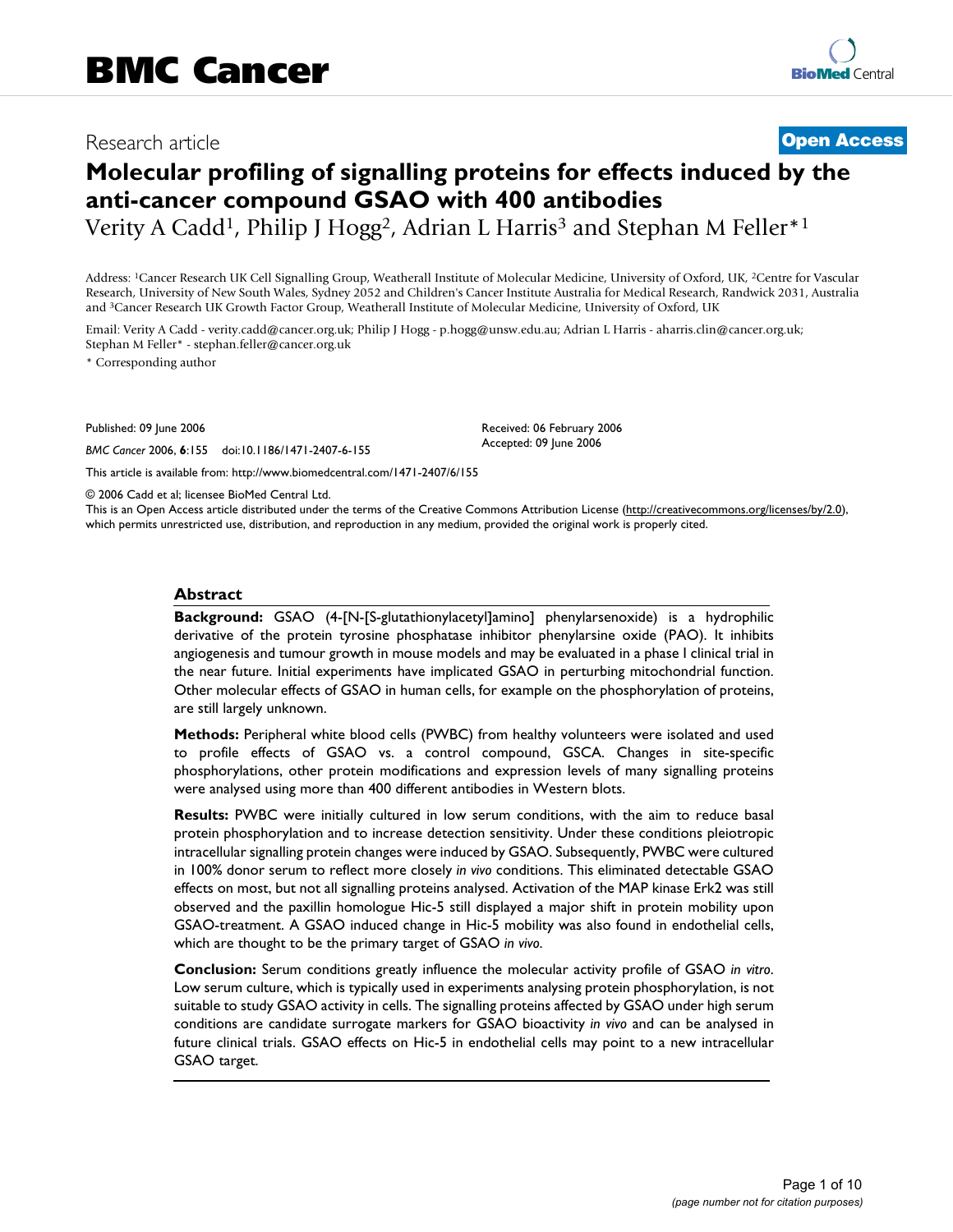#### **Background**

The term 'cancer' encompasses a wide variety of distinct, multigenic diseases. Even within a specific tumour type, a remarkable degree of heterogeneity on the level of DNA lesions and affected signalling pathways is apparent. Many cancer relevant signalling molecules, but also many molecular targets of anti-cancer drugs, therefore remain unknown. Prominent examples of signalling protein classes long known to be involved in generating cancer pathologies include GTPases, protein kinases and transcription factors. By contrast, protein phosphatases have only recently entered the stage as known players in cancer development. At least 30 protein phosphatases are now implicated in cancer development and other human diseases [1-3]. In some of these cases, mutational inactivation of a protein phosphatase appears to mimic the constitutive activation of its target kinase(s) [3]. In other cases, hyperactivation or deregulation of a phosphatase may contribute to kinase activation. For example, overexpression of the Cdc25 family phosphatases, which control cell cycle progression, is well documented for a variety of cancers, making the Cdc25 proteins interesting potential targets for anti-cancer therapies [4-7] and references therein).

The modulation of specific cellular signalling pathways to treat human cancers has only recently developed into an area of intense clinical research activity. A large number of clinical trials for novel signal transduction modulator (STM) drugs are currently planned or under way. STM drugs often have relatively low toxicity, so determination of the maximum tolerated dose (MTD) may not be a prime goal for phase I clinical trials. Instead, identification of an optimal biologically active dose (OBD) is essential [8]. Rapid determination of the OBD requires that *in vivo* markers of drug activity are available before or very early during the clinical trial.

This study identifies several proteins in PWBC which are affected by the novel anti-cancer compound GSAO (4-[N- [S-glutathionylacetyl]amino] phenylarsenoxide) [9] (Figure 1A). They may be useful as clinical surrogate markers to monitor or predict the anti-cancer activity of GSAO and could also help to provide further insight into the biological mechanisms of GSAO action.

GSAO has anti-angiogenic activity *in vitro* and *in vivo* [10]. Mitochondria and in particular the adenine nucleotide translocator (ANT) have been described as one target of GSAO. However, mitochondria are present in virtually all living cells. Therefore, inhibition of ANT does not *per se* explain the low toxicity and anti-angiogenic activity of GSAO.



#### Figure 1

**Chemical structure GSAO and GSCA and Dosedependent increase of PWBC protein tyrosine phosphorylation induced by GSAO**. **A** and **B**. The boxes indicate the region of the molecule thought to be primarily responsible for the biological activity of GSAO and the corresponding region in the control GSCA. Oxidation of GSAO is possible. The resulting molecule (GSAA) is thought to be inactive, but may become active again, if reduced *in vivo*. To avoid oxidation, GSAO solutions are prepared freshly, or stored after snap-freezing at -80°C. No significant activity loss of deep-frozen GSAO was observed for up to 6 months. PWBC were treated with GSAO or GSCA where indicated for 24 h and tyrosine phosphorylation detected by western blot. **C** 50 μM GSCA does not alter the protein pTyr levels of PBWC detectably. **D** Changes in protein pTyr patterns are apparent with as little as 1.5 μM GSAO. GSAO-affected proteins are indicated with arrows.

Recent studies have revealed that differences in multidrug resistance proteins (MRP1 and 2) and cellular glutathione levels [11] appear to contribute to the preferential *in vivo* activity of GSAO in endothelial cells. Nevertheless, it is well known that practically all drugs in clinical use have multiple molecular *in vivo* targets. They depend on the affected cell type and applied doses. Some of these targets are intimately linked to the adverse effects of the drug. In cancer cells, with their heterogeneous genetic lesions, drug targets can even be present in different combinations or at different expression and activity levels when comparing individual patients. Identification and monitoring of novel molecular targets could thus help to understand why a drug is more effective or toxic in some patients compared to others. PWBC from donated blood were chosen for the analyses, since they are easily obtainable from healthy volunteers prior to clinical trial and later from the patients enrolled in the trials. A main focus of the experiments was to detect changes in protein phosphorylation induced by GSAO treatment, because GSAO is a hydrophilic derivative of phenylarsine oxide (PAO), a well known protein phosphatase inhibitor [12,13]. In contrast to GSAO, PAO is unsuitable for *in vivo* applica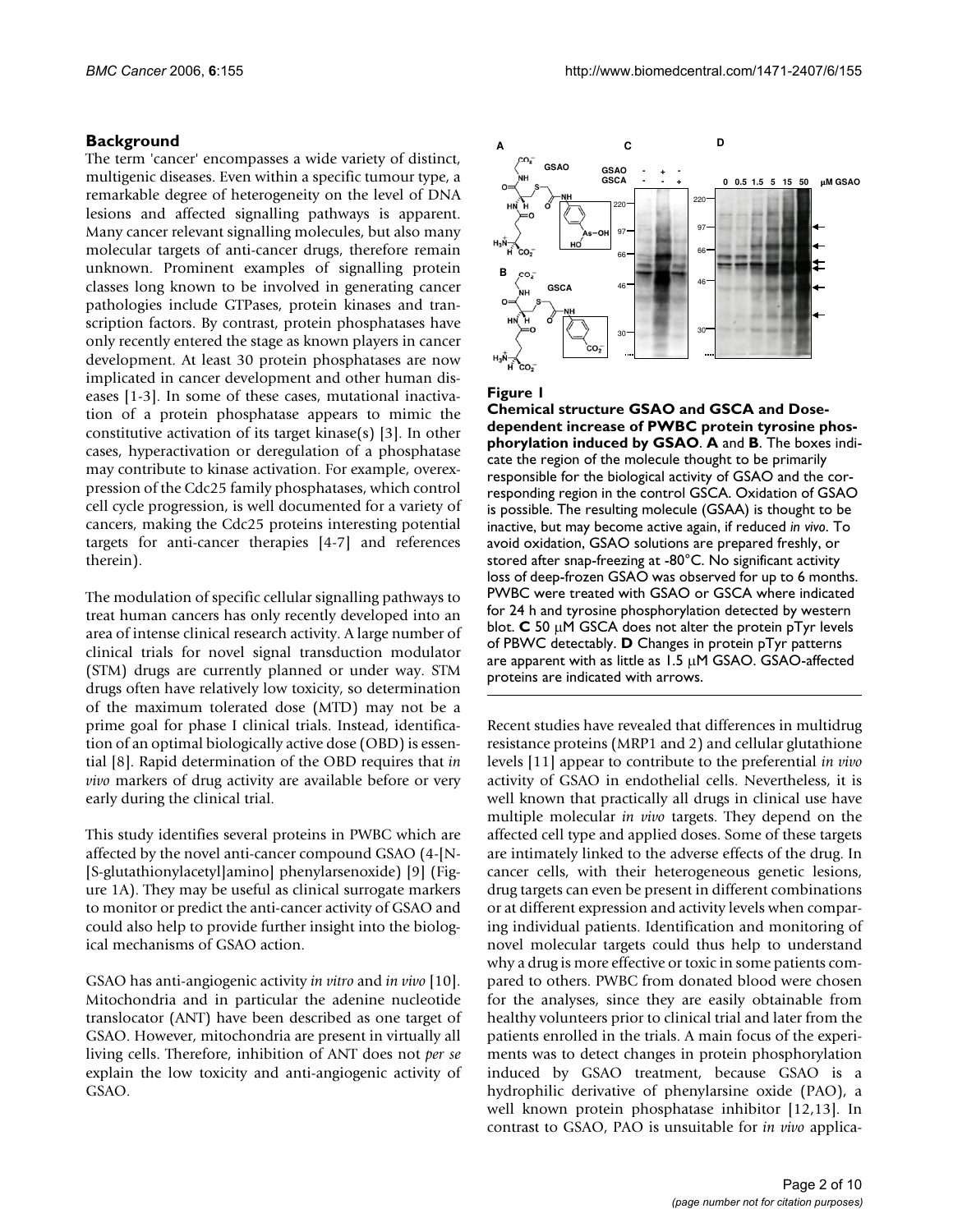tions and toxic for cells at nanomolar concentrations [10]. It penetrates very rapidly into cell membranes and is hence not equally distributed throughout the vascular system of an organism. As GSAO is expected to enter a phase I clinical trial in the near future a molecular profiling of its effects on signalling proteins prior to the trial was performed. The aim was to provide data for trial-supporting pharmacodynamic molecular assays, trial design and possibly identification of additional mechanisms of GSAO action.

#### **Methods**

#### *Isolation and culture of PWBC from healthy human volunteers*

PWBC were obtained from 14 healthy volunteers not taking any medication (8 male, 6 female; aged between 23 and 60 years) with informed consent. Ethical approval was granted by the Oxfordshire Ethics Committee (study number 05/Q1605/59). Cell preparations from more than 40 different blood donations were used. All blood donations took place between 9 and 11 a.m. to minimise potential circadian changes of signalling proteins. Whole blood (54 ml) was collected from a peripheral arm vein into 6 ml of 46.7% (v/v) trisodium citrate (final concentration 4.67%) and syringes immediately placed on a nutator at room temperature for at least 5 min to ensure complete mixing. Batches of 20 ml citrated blood were then carefully layered onto 20 ml Polymorphprep™ density gradient media (Axis Shield PoC AS, Oslo, Norway) and centrifuged at  $500 \times g$  for 30 min at  $20^{\circ}$ C to remove erythrocytes. PWBC were collected from the medium/ serum interface, transferred into a 50 ml centrifuge tube and gently resuspended in sterile PBS. PWBC were then centrifuged for 20 min at 600 × g at 20°C, PBS was aspirated and the PWBC pellet stored in ice. PWBC were subsequently cultured in either 100% donor serum or RPMI1640 supplemented with 0.5% foetal bovine serum (FBS), 100 μg/ml penicillin-streptomycin and 2 mM Lglutamate. Donor serum was simultaneously prepared freshly from peripheral blood. For this, blood was collected without anticoagulant and centrifuged for 30 min at 3700  $\times$  g at 20 $^{\circ}$ C. The supernatant was transferred into a fresh centrifuge tube and incubated for 2 h at room temperature with nutation to allow coagulation, before centrifugation at 3700  $\times$  g for 30 min at 20 $\degree$ C to obtain serum. Pelleted PWBC were resuspended in either growth medium or donor serum and equilibrated for 2 h at 37°C in a humidified cell culture incubator with 5%  $CO<sub>2</sub>$ , before treatment with the compound of interest. Cells were treated with either GSAO, the active drug, or 4-N-(Sglutathionyl acetyl) amino) benzoic acid (GSCA) in which the trivalent arsenic of GSAO has been replaced by a carboxylic acid, as a control, for the concentrations and durations indicated. Stock solutions of both GSCA and GSAO were made at a concentration of 3 mM in RPMI

1640 and, since GSAO is prone to oxidation, stored in aliquots at -80°C unless used immediately. PAO was freshly dissolved in cell culture grade DMSO at a concentration of 10 mM and diluted to 1 μM with medium.

#### *Preparation and analyses of protein lysates*

Treated or mock-incubated PWBC were scraped from tissue culture flasks, transferred to a 50 ml centrifuge tube filled with PBS and centrifuged at  $3700 \times g$  for 20 min at 20°C to pellet the cells. The PBS was completely aspirated from the PWBC pellet and the pellet lysed directly in boiling SDS-PAGE sample buffer (70 mM TrisHCl pH6.8, 5% (v/v) β-mercaptoethanol, 40% (v/v) glycerol, 3%(w/v) SDS, 0.05% (w/v) bromophenol blue). The samples were then boiled for a further 5 min, cooled to room temperature and sonicated for 30 seconds to fragment DNA contained in the cell lysate. Proteins in the lysate were resolved by SDS polyacrylamide gel electrophoresis (SDS-PAGE) and electrotransferred to PVDF membranes (Hybond P, Amersham Biosciences). The membranes were blocked and probed overnight at 4°C with different phospho-epitope specific or other antibodies according to the antibody manufacturers instructions. Bound primary antibodies were detected using horseradish peroxidaseconjugated anti-mouse or anti-rabbit immunoglobulins (Jackson ImmunoResearch Inc.) and ECL (Amersham Biosciences). Equal loading of different protein extract samples was routinely confirmed by Coomassie-blue staining of an SDS-PAGE-separated aliquot prior to blot analyses. Antibodies used in this study are compiled in the additional files 8 and 9. The BD PowerBlot Western Array Screen Service (BD Biosciences) was utilised to analyse expression levels of 240 individually selected signalling proteins using monoclonal antibodies.

### *Culture and treatment of HUVEC*

Human umbilical vein endothelial cells (HUVEC) were purchased from TCS Cell Works, (Botolph Claydon, UK) and cultured according to the manufacturers conditions with recommended growth media, cell attachment factor and passage conditions. Cells were cultured in 10 cm plates until 80% confluent before treatment with GSAO or GSCA in growth media with high serum (15% FBS) for 24 hours at 37°C with 5%  $CO<sub>2</sub>$ . Cells were lysed with boiling sample buffer. Protein analysis, SDS PAGE and Western blots were carried out as described for the PWBC.

#### **Results**

#### *Pleiotropic effects of GSAO on PWBC cultured in low serum conditions*

In initial experiments it was determined how rapidly protein phosphorylation changes were detectable upon GSAO treatment of freshly isolated PWBC from healthy donors under low serum culture conditions. For this, PWBC were incubated with GSAO or its more hydropho-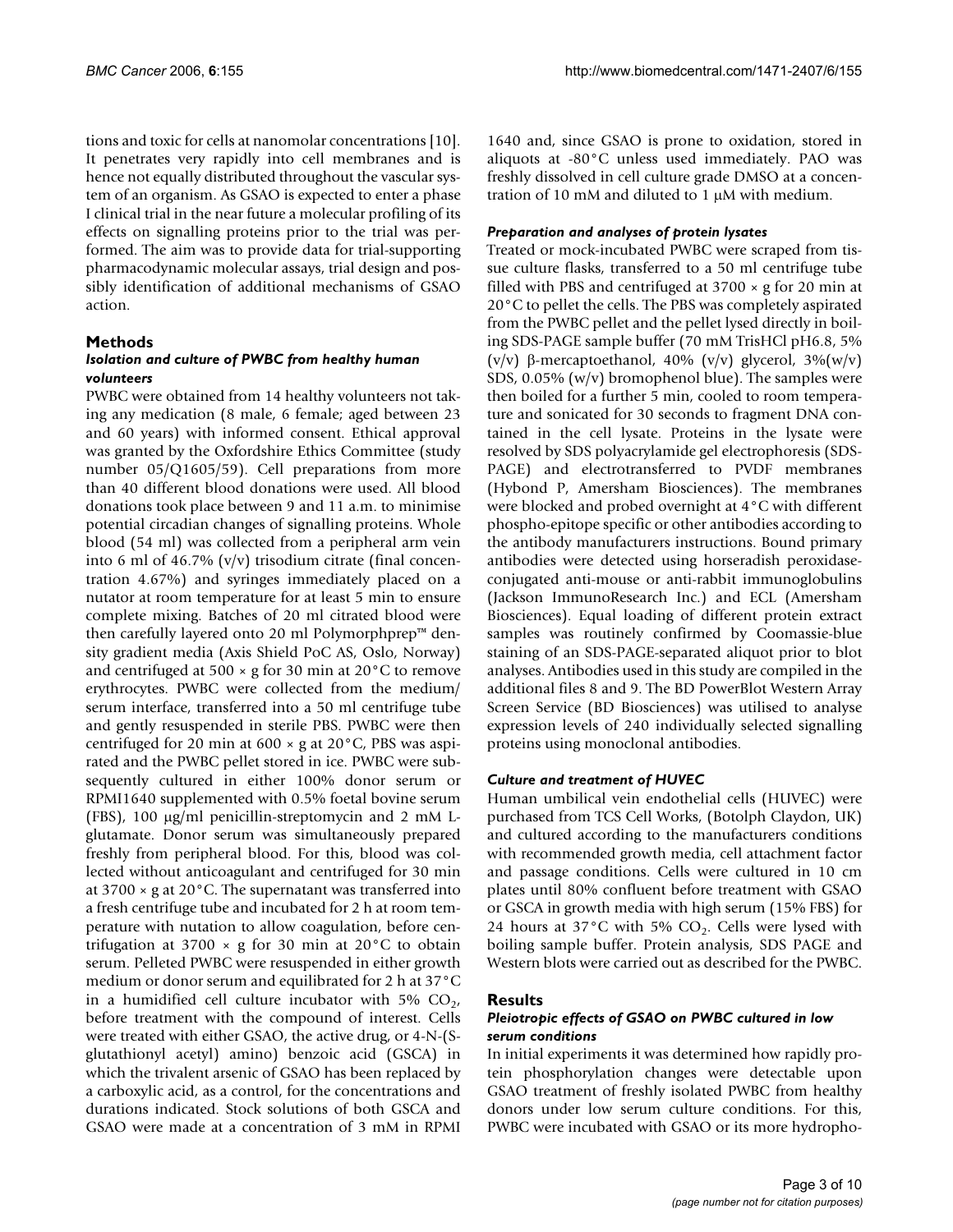bic relative PAO. As previously reported in the literature for various cell types, increased tyrosine phosphorylation was rapidly observed with PAO. Incubation of PWBC with 1 μM PAO for 1 h resulted in a hyper-phosphorylation of protein-tyrosyl residues that was comparable to an incubation of PWBC with 50 μM GSAO for 8 h (additional file 1). This was not unexpected, since GSAO is specifically modified to greatly slow down its uptake into cells. Incubation of PWBC with a single dose of GSAO for 24 h instead of 8 h greatly enhanced the hyperphosphorylation of proteins on tyrosine residues (figure 1C). Treatment with 50 μM of the control compound GSCA (see figure 1B for structure), which lacks the crucial arsenic moiety, did not detectably affect basal PWBC protein-tyrosyl phosphorylation (figure 1C). Subsequently, titration experiments showed that incubation of PWBC for 24 h with 1.5 μM GSAO readily induced hyper-phosphorylation (figure 1D). Similar results were obtained for threonine phosphorylation of proteins upon GSAO treatment of PWBC (additional file 2). Nine different commercial anti-pSer antibodies were also tested, but all were found not to be suitable for our purposes (listed in additional file 9; data not shown).

In a subsequent set of experiments, the effects of GSAO vs. GSCA on specific signalling proteins in PWBC were investigated. The results are described and shown in additional text file and additional files 1 to 11.

From this large data set we conclude that GSAO has rather pleiotropic effects on the cell signalling protein network of PWBC cultured in low serum conditions. Since it is very unlikely that a drug which affects numerous key signalling proteins would show the low toxicity profile seen in vivo [10], we modified the PWBC culture system.

### *GSAO affects only a small subset of signalling proteins when PWBC are cultured in high serum*

Figure 2 shows a comparison of GSAO-induced effects on protein tyrosine phosphorylation of PWBC cultured in low serum (0.5% FBS) versus 100% of donor serum. Culture of PWBC in 100% donor serum reduces the overall level of tyrosine phosphorylation in non-treated and GSCA-treated cells. It also reduces the intensity of changes seen upon GSAO-treatment. Titration of GSAO showed that, in the presence of 100% donor serum, increased PWBC tyrosine phosphorylation is clearly observable with 15 μM GSAO treatment of PWBC for 24 h (figure 2B).

Subsequent analyses focussed on GSAO effects on high serum-cultured PWBC with those phospho-epitope-specific antibodies, which had shown phosphorylation changes under low serum culture conditions. From these experiments, it is obvious that GSAO is affecting only a much smaller number of proteins in high serum culture.

For example, p90Rsk phosphorylation on Ser380 and phosphorylation of JNKs is at best barely observable in high serum culture (figure 3C and 3D; compare to additional files 3 and 5). However, phosphorylation of Erk2 on Thr202/Tyr204 is obvious after exposure of cells to 50 μM GSAO for 24 h (figure 3A). Because the trial will involve infusions of GSAO, more chronic exposure was studied. Extension of the GSAO exposure time on PWBC in high serum culture showed that 15 μM GSAO induces Erk2 activation after 48 h and after 72 h a massive activation of Erk2 is seen (figure 3B).

The paxillin homologue Hic-5 (hydrogen oxide inducible clone-5; [14] was one of the few other proteins which was clearly affected by GSAO under high serum culture conditions (figure 4). GSAO treatment induces a massive mobility shift of the Hic-5 band at a concentration of 15 μM compound. This upshift is probably a consequence of an altered phosphorylation state of Hic-5, however, other modifications of Hic-5 upon GSAO treatment of PWBC cannot be excluded. Phosphorylation of Hic-5 on Tyr38 and 60 has been previously reported [15,16], but phospho-specific antibodies for these epitopes are unavailable. A slight shift in Hic-5 mobility was occasionally seen with as little as 5 μM GSAO (figure 4B).



### Figure 2

**Effects of GSAO on protein tyrosine phosphorylation are also visible under high serum culture conditions**. **A** PWBC were cultured in low serum (0.5% FBS) or 100% donor serum and treated with 50 μM GSAO or GSCA for 24 h where indicated. Overall, levels of protein tyrosine phosphorylation are lower in donor serum-cultured PWBC and the hyperphosphorylation of tyrosyl residues observed upon GSAO-treatment is less pronounced but still detectable. **B**  GSAO dose-response of PWBC cultured in 100% donor serum. PWBC were treated for 24 h. GSAO-induced hyperphosphorylation on tyrosyl residues is clearly visible with 15 μM GSAO.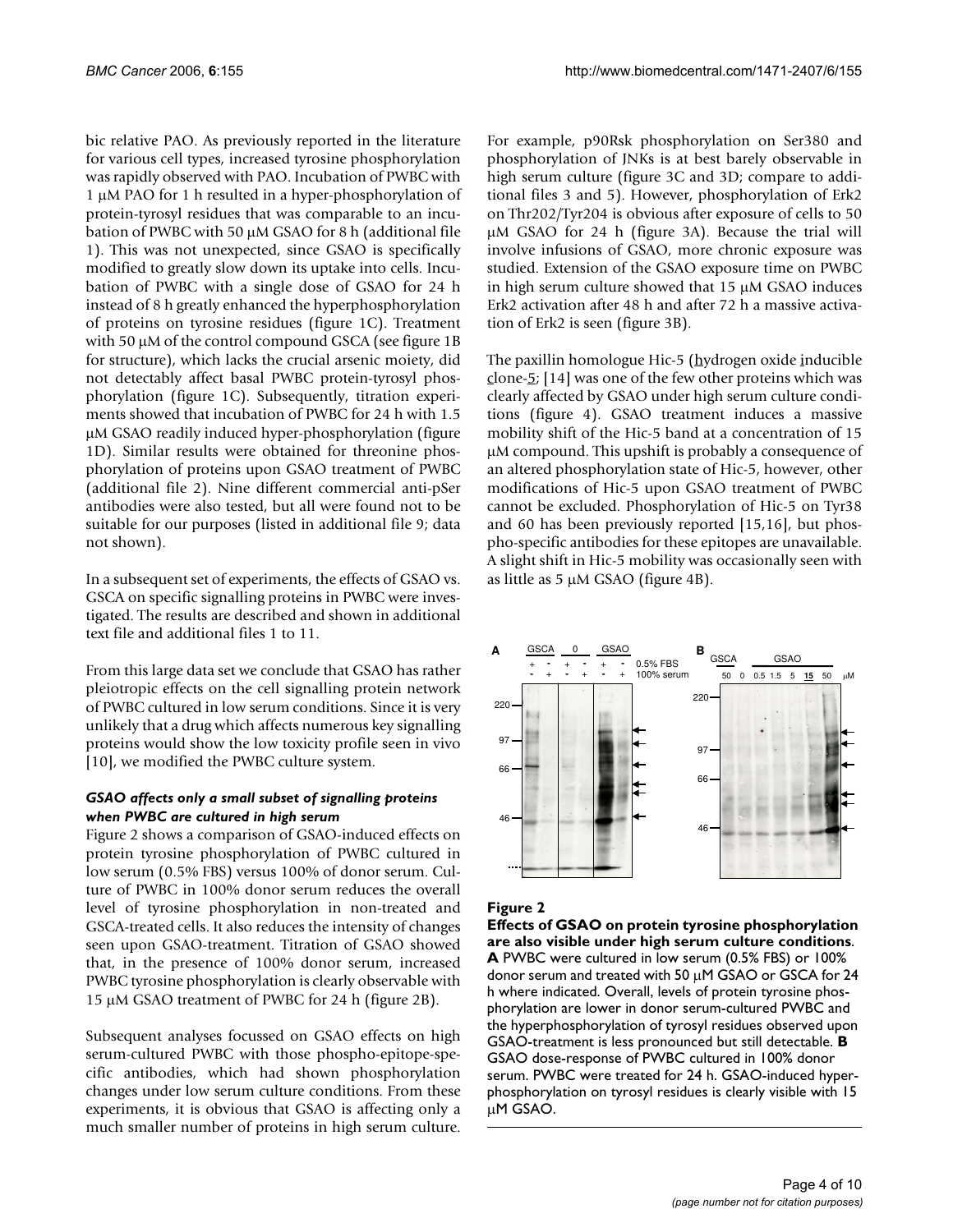

#### $\rho$  effects Erk, but not p90Rsk or Jnk pho  $\sigma$   $\sim$   $\sigma$   $\sim$   $\sigma$   $\sim$   $\sigma$   $\sim$   $\sigma$   $\sim$   $\sigma$   $\sim$   $\sigma$   $\sim$   $\sigma$   $\sim$   $\sigma$   $\sim$   $\sigma$   $\sim$   $\sigma$   $\sim$   $\sigma$   $\sim$   $\sigma$   $\sim$   $\sigma$   $\sim$   $\sigma$   $\sim$   $\sigma$   $\sim$   $\sigma$   $\sim$   $\sigma$   $\sim$

**GSAO effects Erk, but not p90Rsk or Jnk phosphorylation in PWBC high serum culture**. PWBC were cultured in 100% donor serum and treated with GSAO or GSCA for 24 h as indicated.**A** Phosphorylation of Erk2 on the Thr202/Tyr204 epitope is visible at 50 μM GSAO (upper panel). Total Erk protein levels remain unchanged after GSAO treatment for 24 h (lower panel). **B** Phosphorylation of Ser380 on p90Rsk is marginally increased at best in high serum cultured PWBC. **C** Phosphorylation of the Thr183/Tyr185 epitope on Jnks is marginally increased at best in high serum cultured PWBC.

A third protein clearly affected by GSAO in high serum PWBC culture was a PRK1/PKNα antibody-immunoreactive band of 100 kDa (figure 5). Protein kinase C-related kinases (PRKs, also designated PKNs) are known effectors of Rho GTPases and activated by fatty acids and lipids in vitro [17]. Phosphorylation of PRK1/PKNα Thr778 (corresponding to PRK2/PKNγ Thr816) in the activation loop of the kinase leads to an increased catalytic activity of PRKs/PKNs. While PRK1/PKN $\alpha$  and PRK2/PKN $\gamma$  are ca. 120 and 140 kDa in size, respectively, PKNβ has an apparent molecular weight of ca. 100 kDa. We were so far unable to determine whether the observed band is indeed PKNβ, due to a lack of suitable specific reagents.

In summary, the screen with a large number of epitopespecific antibodies has resulted in the detection of three candidate surrogate markers for GSAO activity in PWBC under high serum conditions. To search for further potential markers, antibodies targeted against phosphorylated substrate epitopes or docking motifs of a specific kinase or

kinase family were used on GSAO-, GSCA- or mocktreated PWBC lysates.

#### *Detection of further proteins affected by GSAO in PWBC high serum culture using kinase substrate-specific antibodies*

Phosphorylated substrate epitope-directed antibodies for the protein targets of the kinase families Akt, ATM/ATR, Cdk, MAPK, PKA, PKC and PKD, as well as a PDK-1 phospho-docking motif antibody (for details see additional file 9) were used to detect changes in kinase substrate proteins of PWBC cultured in high or low serum in the presence or absence of GSAO and GSCA. Selected results are shown in figures 6 and additional files 6 and 7. GSAOinduced protein phosphorylation changes were again, as expected, much more pronounced under low serum culture conditions and served as a useful control for the general functionality of the antibodies. GSAO-effects in high serum-cultured PWBC were observed with the Akt (figure 6), PKA (additional file 6) and PKD (additional file 7)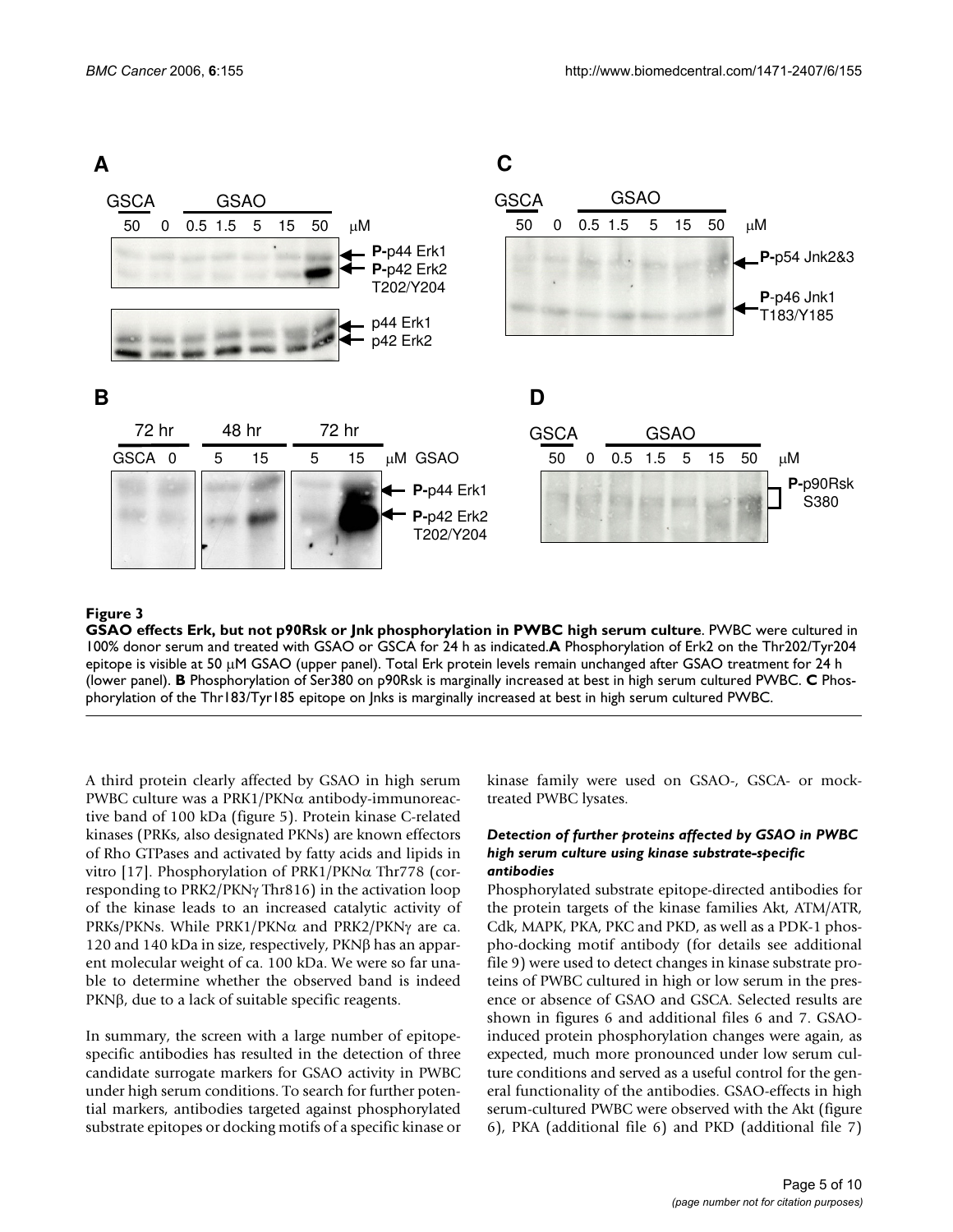

#### **Figure 4**

**Prominent mobility change of Hic-5 in GSAOtreated PWBC in low and high serum culture**. Cells were treated with GSCA or GSAO as indicated for 24 h and analysed for Hic-5 expression and mobility. **A** Comparisonof effects induced by 15 μM GSAO under low and high serumculture conditions. In both cases a prominent band shift of Hic-5 isobserved. **B** GSAO dose – response of Hic-5 in PWBC culturedin 100% donor serum. A partial mobility shift is observable at 5  $\mu$ M GSAO, but the band shift is more pronounced at 15 μM GSAO.

substrate-directed antibodies. These results show that a range of further proteins affected by GSAO-exposure of PWBC cultured in high serum remain to be identified.

#### *GSAO affects signalling proteins in HUVEC endothelial cells*

GSAO targets proliferating endothelial cells *in vivo* [10], therefore experiments were carried out with primary endothelial cells. Human umbilical vein endothelial cells (HUVEC) were treated with 15 or 50 μM GSAO. Increased tyrosine phosphorylation was observed in the HUVEC upon 15 μM treatment with GSAO (figure 7A). The PRK1/ PKNα Thr778 antibody-immunoreactive band of 100 kDa was not detectable in HUVEC upon treatment with GSAO and no changes in phosphorylation or protein expression of PRK1/PKNα were detectable (figure 7B). No induction of phosphorylation of Erk1/2 Thr202/Tyr204 was observed (figure 7B). However, GSAO treatment of HUVEC with 50 μM GSAO clearly induces a mobility shift



#### Figure 5

**GSAO induces phosphorylation of a 100 kDa protein which is recognised by an antibody directed against PRK1/PKN**α **pThr778**. PWBC were treated with GSCA or GSAO where indicated for 24 h and proteins analysed with anti-PRK1/PKNα pThr778. **A** Effect of 50 μM GSAOvs. GSCA on a 100 kDa protein recognised by anti-PRK1/PKN $\alpha$ pThr 778. A prominent hyperphosphorylation of the 100 kDa protein is visible, while a signal of ca. 120 kDa, the size expected for PRK1/PKN $\alpha$ , remains unchanged. The 100 kDa band may correspond to the PRK1/PKN $\alpha$  relative PKN $\beta$ , but this can only be verified after the generation of PKNβ-specific antibodies. **B** GSAO dose – response in low serum cultured PWBC. Hyperphosphorylation of the 100 kDa band is visible from 15 μM of GSAO with the pThr778-specific PRK1/PKN $\alpha$  antibody (upper panel) while total protein levels of PRK1/PKNα remain unchanged (lower panel). A mobility shift of PRK1/PKN $\alpha$  is also visible with this antibody at higher GSAO concentrations, possibly indicating a PRK1/PKN $\alpha$ phosphorylation at a site different from pThr778. **C** Effect of GSAO on the 100 kDa band in high serum cultured PWBC. A moderate increase of phosphorylation at the pThr778 related epitope is visible at 50 μM GSAO.

of the Hic-5 band (see figure 7B) similar to that seen in PWBC cultured in high serum.

#### **Discussion**

STM drugs are playing an increasingly important role in cancer therapy. Many of these drugs appear to have low toxicity profiles, so biological responses are expected below drug concentrations, which lead to massive side effects. Based on the results from previous animal studies [10,18], one can speculate that this may also be the case for novel anti-cancer compound GSAO. Surrogate markers that can be monitored to detect the biological activity of a STM drug in patients shortly after drug application may therefore be of great value for its optimal clinical development.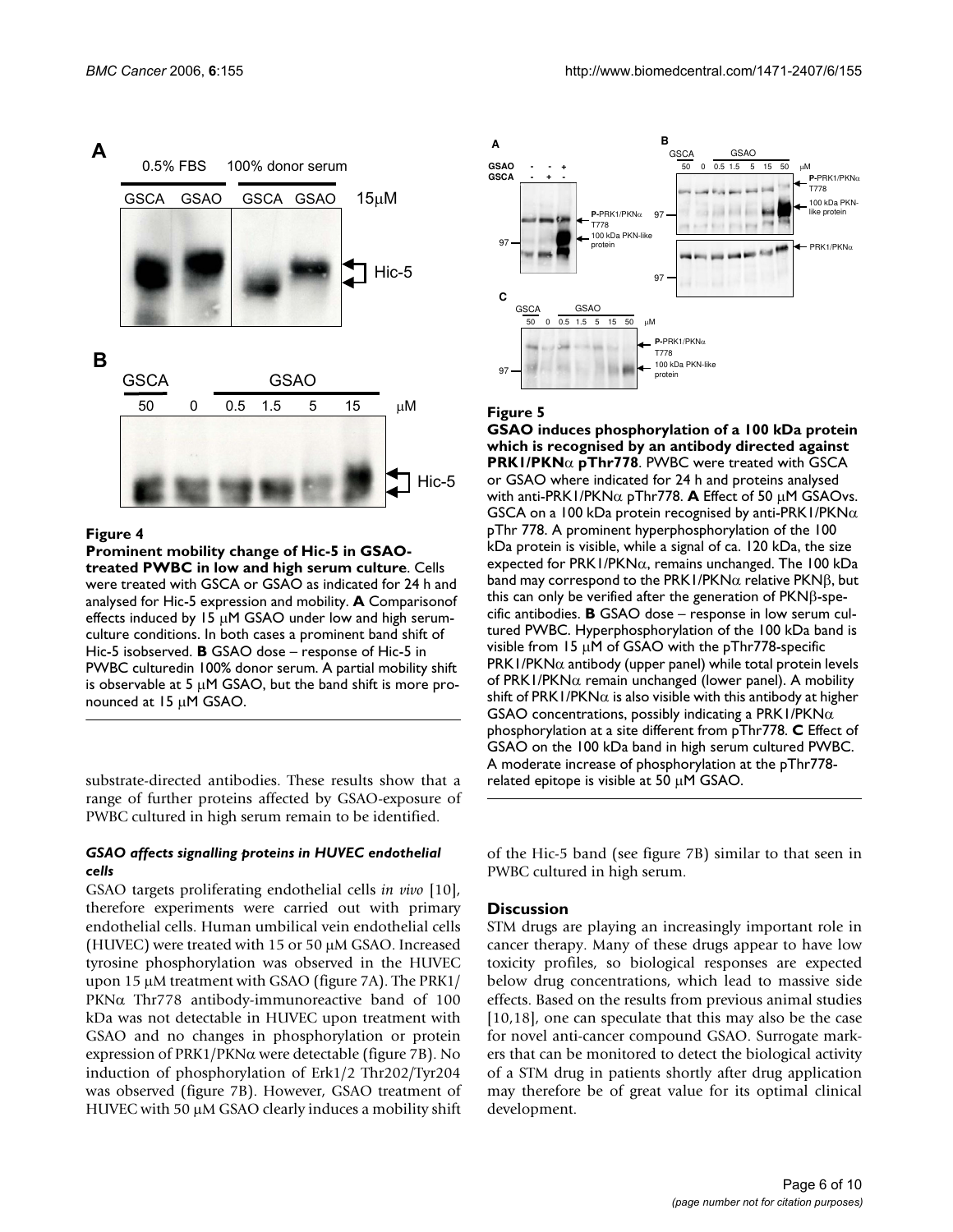

#### Figure 6

**Detection of proteins hyperphosphorylated after treatment of PWBC with GSAO using an Akt substrate-directed antibody**. Cells were incubated for 24 hwith GSAO or GSCA as indicated and analysed with an antibody made to recognise multiple Akt substrate proteins in their Akt-phosphorylated forms (R/K-x-R/K-x-x-pS/pT motif, Cell Signalling Technology 9611). **A** Massive effect of GSAO on phosphoproteins detected with the Akt substrate phospho-antibody using protein extracts from low serum cultured PWBC. The control compound GSCA does not detectably change the basal phospho-protein pattern. **B**  Effects of 15 μM GSAO on high serum culturedPWBC. Arrows indicate bands that are hyperphosphorylated inG-SAO-treated cells.

GSAO is thought to primarily interfere with proliferating endothelial cells [10], hence disrupting the further growth of tumour vasculature. GSAO activity is therefore dependent on systemic distribution through the blood vessels and capillaries but probably does not need to penetrate deeply into tissues to exert key effects. As endothelial cells and PWBC are both key components of the blood vessel system and will be exposed to circulating GSAO to a similar degree, PWBC should be well suited for the analysis of surrogate markers for GSAO activity *in vivo*.

Our experiments clearly show that classical low serum culture, often used to reduce background signals prior to addition of a drug or factor, is not ideal to find potential markers for GSAO bioactivity *in vivo*. Furthermore, this study was only possible through the multitude of commercial signalling protein antibodies that have become available in the last few years. These antibodies, directed against specific phosphorylated or nonphosphorylated protein epitopes in signalling proteins, allow the rapid analysis of a significant part of the signalling phosphoproteome. In order to obtain reliable data with these antibodies, their specificity must be carefully evaluated. In our western blot experiments, we frequently found multiple



### **Figure 7**

**Effects of GSAO treatment on HUVEC**. HUVEC wereincubated for 24 h with GSAO or GSCA as indicated with 15% FBS. **A** Increased tyrosine phosphorylation is readily detectable at 15 μM GSAO treatment. Some GSAO affected proteins are indicated witharrows. **B** Hyperphosphorylation of the 100 kDa protein is undetectable in HUVEC, while a band of ca. 120 kDa, the size expected for PRK1/PKN $\alpha$ , remains unchanged. A band shift of Hic-5 is detectable at 50 μM GSAO treatment. Phosphorylation changes in Erk2 at Thr202/Tyr204 are not detectable.

bands resulting from a single antibody analysed. Signals appeared often at unexpected sizes, especially for polyclonal anti sera. Until now, high quality monoclonal antibodies are only available for a small number of phosphoepitopes. We feel that this would make, at present, results from high throughput (HTP) array-format assays or FACS-based HTP analyses like multiplex-bead assays difficult to properly evaluate.

Monitoring of drug effects on total protein expression levels, is simpler, but appears to be overall less informative as many phospho-changes are not mirrored by changes in overall protein expression. Nevertheless, it can give some initial leads and many good quality monoclonal antibodies are readily available. For optimal retrieval of information from western blot type assays it is necessary to perform non-automated visual re-inspections to detect all changes. The GSAO-induced Hic-5 mobility shift was found through this approach and would have been missed using a spot array or another technique not separating proteins by apparent molecular weight.

Hic-5 is an interesting candidate for further analyses of GSAO actions in cells. It is a member of the paxillin family [19,20] and has been implicated in a variety of biological processes including those that regulate cell motility, invasion, survival and proliferation (summarised in [19]).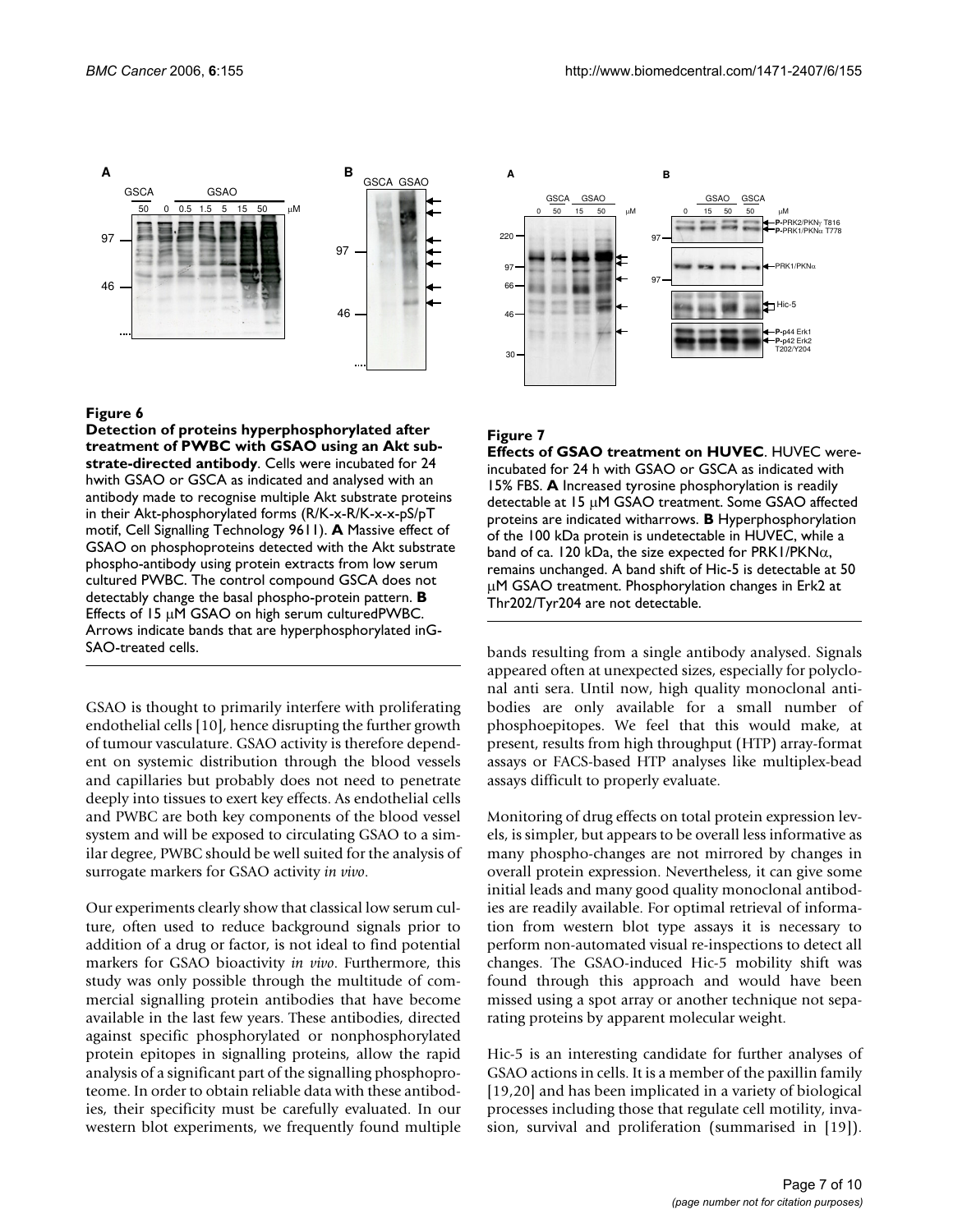Moreover, recent publications have highlighted additional roles for Hic-5, for example, the suppression of Lef/ Tcf-driven transcription during vertebrate development [21]. Hic-5 was also reported to undergo redox-sensitive nuclear-cytoplasmic shuttling [22,23] and to interact with Traf4, which is implicated in the oxidative regulation of endothelial cell migration [24]. GSAO uptake and action has also been shown to depend on redox parameters like cellular glutathione levels [11], but it remains to be studied if GSAO directly influences theredox regulation of cells or cellular subcompartments, for example by interfering with redox-regulated phosphatases like PTP-PEST [24] or other signalling proteins.

The consistent activation of the MAP kinase Erk2 by GSAO under high and low serum conditions is also intriguing, since no activation of its regulator kinases MEK1/2 could be observed (data not shown). Apart from a direct effect on Erk-inactivating phosphatases, like MKPs, other more indirect changes in PWBC signalling may lead to Erk2 activation. Since the intracellular GSAO uptake is very slow and effects are usually seen after many hours, a plethora of possible indirect mechanisms, including changes in the transcription of certain genes may underlie the observed Erk2 activity change. Erk2 activation is thought to trigger its dimerisation and nuclear translocation [25], possibly leading to the phosphorylation of nuclear substrate proteins. Analyses of selected Erk substrates like p90Rsk, and Elk-1 with phospho-epitope specific antibodies (results summarised in additional file 9) did not pinpoint an affected Erk2 substrate so far and an initial screen for substrates of proline-directed kinases (like Erks and Cdks) with an antibody which recognises an xxx-pThr-Pro-xxx motif did also not detect candidate substrates in GSAO-treated PWBC culture in high serum (not shown). Since more than 70 Erk substrates have been reported so far, a large number of potential substrates remain to be analysed. Beyond this, experiments with substrate epitope-directed phospho-antibodies specific for targets of other kinases clearly indicate that additional GSAO-affected proteins, which could be useful bioactivity markers, remain to be discovered.

Changes in one of the three candidate surrogate markers for GSAO activity found in PWBC is detectable in endothelial cells, but additional changes in tyrosine phosphorylation were observed in a multitude of proteins at 15 μM GSAO treatment in HUVEC. This suggests that overlapping, but distinct groups of signalling pathways are affected by GSAO in the different cell types. Further studies into the biological mechanisms of GSAO interference with endothelial cell proliferation are needed to elucidate the *in vivo* activity of GSAO in this cell type.

#### **Conclusion**

This study has shown that GSAO effects on the PWBC phosphoprotein signalling network are quite selective, provided the appropriate experimental conditions are used. The results also give suggestions for the development of new reagents, which may be useful to support future clinical studies and to possibly gain further insight into the cellular targets of GSAO. Analyses with substrate epitope-specific antibodies show that further GSAOaffected proteins remain to be identified. Variation in phosphorylation patterns between PWBC and HUVEC suggest distinct pathway patterns become activated by GSAO in different cell types. As PWBC are easily obtainable they are more probably suitable for measuring surrogate markers in future clinical studies, but endothelial cells are clearly also an important cell type that needs to be analysed further with molecular and functional assays.

# **Competing interests**

All authors declare not to have any competing interests. Cancer Research UK, which funds the work of VAC, SMF and ALH, is a sponsor and organiser of the planned GSAO clinical trial.

# **Authors' contributions**

VAC performed most of the experiments and participated in the drafting of the manuscript. PJH provided the GSCA and GSAO and critically commented on the drafted manuscript. ALH participated in the design of some experiments and critically commented on the drafted manuscript. SMF designed the study, drafted the manuscript and performed some initial experiments.

# **Additional material**

#### **Additional File 1**

*GSAO and phenylarsine oxide (PAO) induce similar patterns of tyrosine phosphorylation in peripheral white blood cells (PWBC). Freshly isolated PWBC were equilibrated in medium with 0.5% FBS for 2 h and then treated with the indicated concentrations of PAO or GSAO. PWBC were subsequently lysed and proteins analysed for protein tyrosine phosphorylation by western blot. Uptake of the hydrophilic GSAO into cells is, as expected, very slow. Treatment of PWBC with 50* μ*M GSAO for 8 h results in protein tyrosyl-hyperphosphorylation similar to that seen upon incubation with 1* μ*M PAO for 1 h. Hyperphosphorylated protein bands are indicated by arrows.*

Click here for file

[\[http://www.biomedcentral.com/content/supplementary/1471-](http://www.biomedcentral.com/content/supplementary/1471-2407-6-155-S1.PPT) 2407-6-155-S1.PPT]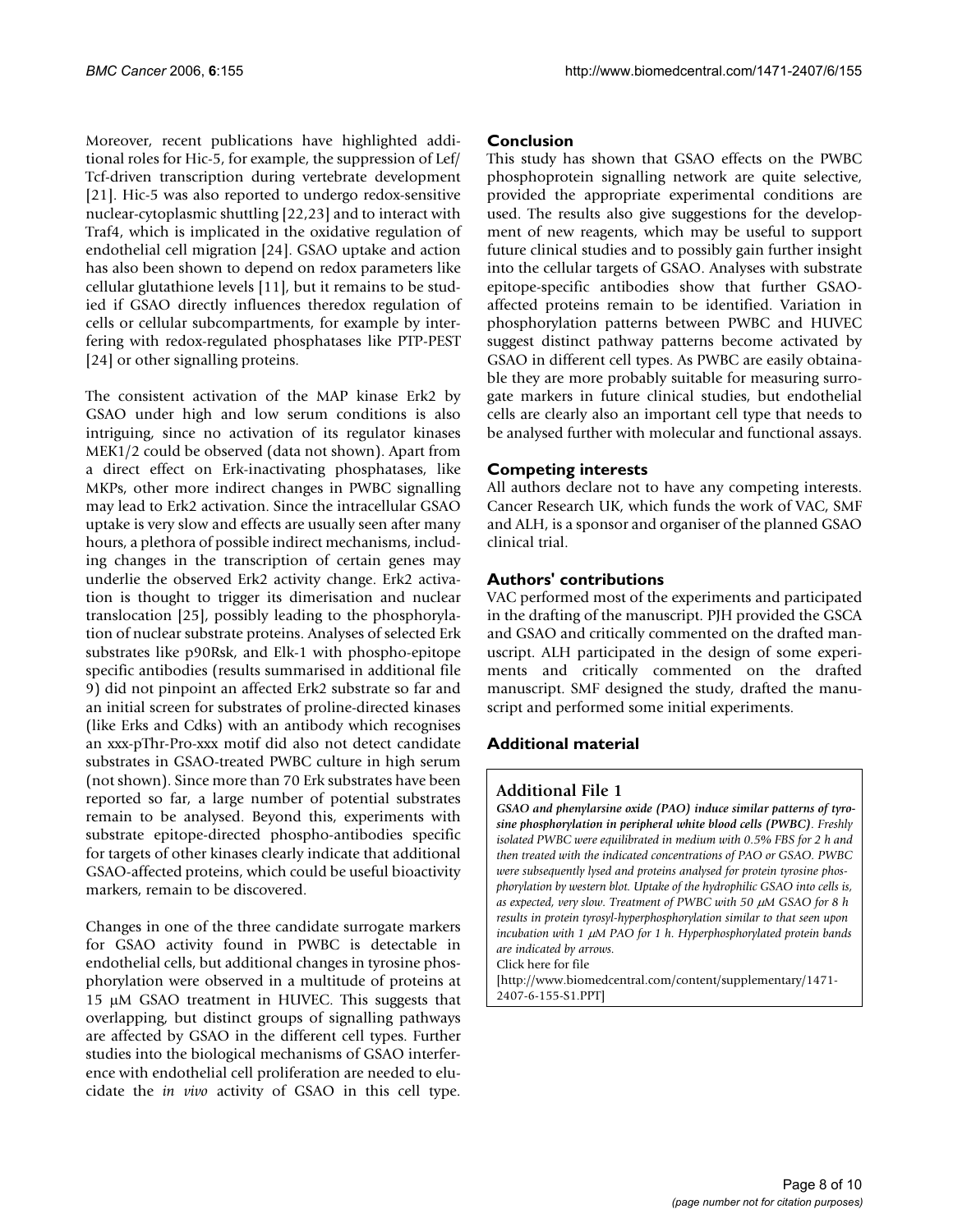# **Additional File 2**

*Dose-dependent increase of PWBC protein threonine phosphorylation induced by GSAO. PWBC were treated with GSAO or GSCA where indicated for 24 h and threonine phosphorylation detected by western blot. A 50* μ*M GSCA does not alter the protein pThr levels of PBWC detectably. B Changes in protein pThr patterns are apparent with as little as 1.5* μ*M GSAO. GSAO-affected proteins are indicated with arrows.*

Click here for file

[\[http://www.biomedcentral.com/content/supplementary/1471-](http://www.biomedcentral.com/content/supplementary/1471-2407-6-155-S2.PPT) 2407-6-155-S2.PPT]

# **Additional File 3**

*GSAO induces phosphorylation of c-Jun N-terminal kinases (JNKs) at the kinase activity-regulating epitope (Thr 183/Tyr 185) in PWBC. PWBC were treated with GSAO or GSCA, then lysed and analysed by western blot for JNK expression or phosphorylation. The phospho-specific antibody detects JNK protein only effectively when doubly phosphorylated on Thr183 and Tyr185. A Cells were treated with 50* μ*M GSAO or GSCA for 24 h where indicated and analysed for phospho-JNK (upper panel) or total JNK (lower panel) B Cells were treated with different concentrations of GSAO for 24 h as indicated and analysed for phospho-JNK.* Click here for file

[\[http://www.biomedcentral.com/content/supplementary/1471-](http://www.biomedcentral.com/content/supplementary/1471-2407-6-155-S3.ppt) 2407-6-155-S3.ppt]

# **Additional File 4**

*Effects of GSAO on the MAP kinase cascade. Cells were treated with GSAO or GSCA as indicated for 24 h and lysates analysed for the phosphorylation of Erk1/Erk2 (pThr202/pTyr204) or c-Raf-1 (pTyr340/ pTyr341; pSer259). Phosphorylation of Erk1/Erk2 at the epitope Thr202/ Tyr204 correlates closely with Erk kinase activation. The phospho-epitopes analysed for c-Raf-1 also contribute to the regulation of c-Raf-1 kinase activity, but numerous other regulatory sites have been described in c-Raf-1. A Effect of GSAO treatment on the phosphorylation of Erk1/Erk2 (pThr202/pTyr204) detected by a polyclonal antibody (9101, Cell Signalling Technology). Apart from the major Erk1/2 phospho-bands, several additional phospho-bands of different sizes, some possibly representing other Erk family members, are visible. B Effect of GSAO treatment on the phosphorylation of Erk1/Erk2 (pThr 202/pTyr204) detected by a monoclonal antibody (M8159, Sigma). C Effect of GSAO treatment on the phosphorylation of c-Raf-1 at Tyr340/Tyr341. Phosphorylation of this epitope can contribute to the activation of Raf kinase. D Effect of GSAO treatment on the phosphorylation of c-Raf-1 at Ser259. Dephosphorylation of this epitope is thought to be important for activation of the kinase. The c-Raf-1 band shift observed with 15 and 50* μ*M GSAO, probably resulting from phosphorylation events at other c-Raf-1 epitopes, makes it difficult to determine if a partial dephosphorylation of pSer259 occurs at these GSAO concentrations.*

Click here for file

[\[http://www.biomedcentral.com/content/supplementary/1471-](http://www.biomedcentral.com/content/supplementary/1471-2407-6-155-S4.ppt) 2407-6-155-S4.ppt]

# **Additional File 5**

*Effects of GSAO on the phosphorylation of p90Rsk at Ser380 in PWBC obtained from different volunteers. PWBC were treated with GSAO or GSCA as indicated for 24 h and lysates analysed for the phosphorylation of Ser380 in p90Rsk. Cells from three different donors were used. The male donor was analysed on two different occasions. Increased Ser380 phosphorylation is clearly visible at 5* μ*M GSAO in all cases. With 50* μ*M GSAO a major mobility shift of p90Rsk (pSer380) is visible. This could indicate the occurrence of additional phosphorylation events.* Click here for file

[\[http://www.biomedcentral.com/content/supplementary/1471-](http://www.biomedcentral.com/content/supplementary/1471-2407-6-155-S5.ppt) 2407-6-155-S5.ppt]

# **Additional File 6**

*Detection of proteins hyperphosphorylated after treatment of PWBC with GSAO using a PKA substrate-directed antibody. Cells were incubated for 24 h with GSAO or GSCA as indicated and analysed with an antibody made to recognise multiple PKA substrate proteins in their PKAphosphorylated forms (R-R-x-pS or R-x-x-pT motif, Cell Signalling Technology 9621). A Strong effect of GSAO on phosphoproteins detected with the PKC substrate phospho-antibody using protein extracts from low serum cultured PWBC. The control compound GSCA does not detectably change the basal phospho-protein pattern. B Effects of 15* μ*M GSAO on high serum cultured PWBC. Arrows indicate bands that are slightly hyperphosphorylated in GSAO-treated cells.*

Click here for file

[\[http://www.biomedcentral.com/content/supplementary/1471-](http://www.biomedcentral.com/content/supplementary/1471-2407-6-155-S6.ppt) 2407-6-155-S6.ppt]

# **Additional File 7**

*Detection of proteins hyper-phosphorylated after treatment of PWBC with GSAO using a PKD substrate-directed antibody. Cells were incubated for 24 h with GSAO or GSCA as indicated and analysed with an antibody made to recognise multiple PKD substrate proteins in their PKDphosphorylated forms (L-x-R-x-x-pT/pS motif, Cell Signalling Technology 4381) A Effect of GSAO on phosphoproteins detected with the PKC substrate phospho-antibody using protein extracts from low serum cultured PWBC. The control compound GSCA does not detectably change the basal phospho-protein pattern. B Effects of 15* μ*M GSAO on high serum cultured PWBC. Arrows indicate three bands that are clearly hyperphosphorylated in GSAO-treated cells.*

Click here for file

[\[http://www.biomedcentral.com/content/supplementary/1471-](http://www.biomedcentral.com/content/supplementary/1471-2407-6-155-S7.ppt) 2407-6-155-S7.ppt]

### **Additional File 8**

*Compiled results of the Powerblot™ comparison of PWBC cultured in low serum and treated with 50* μ*M GSAO or GSCA.* Click here for file [\[http://www.biomedcentral.com/content/supplementary/1471-](http://www.biomedcentral.com/content/supplementary/1471-2407-6-155-S8.xls) 2407-6-155-S8.xls]

### **Additional File 9**

*Antibodies used for analysis of GSAO effects on PWBC.* Click here for file [\[http://www.biomedcentral.com/content/supplementary/1471-](http://www.biomedcentral.com/content/supplementary/1471-2407-6-155-S9.xls) 2407-6-155-S9.xls]